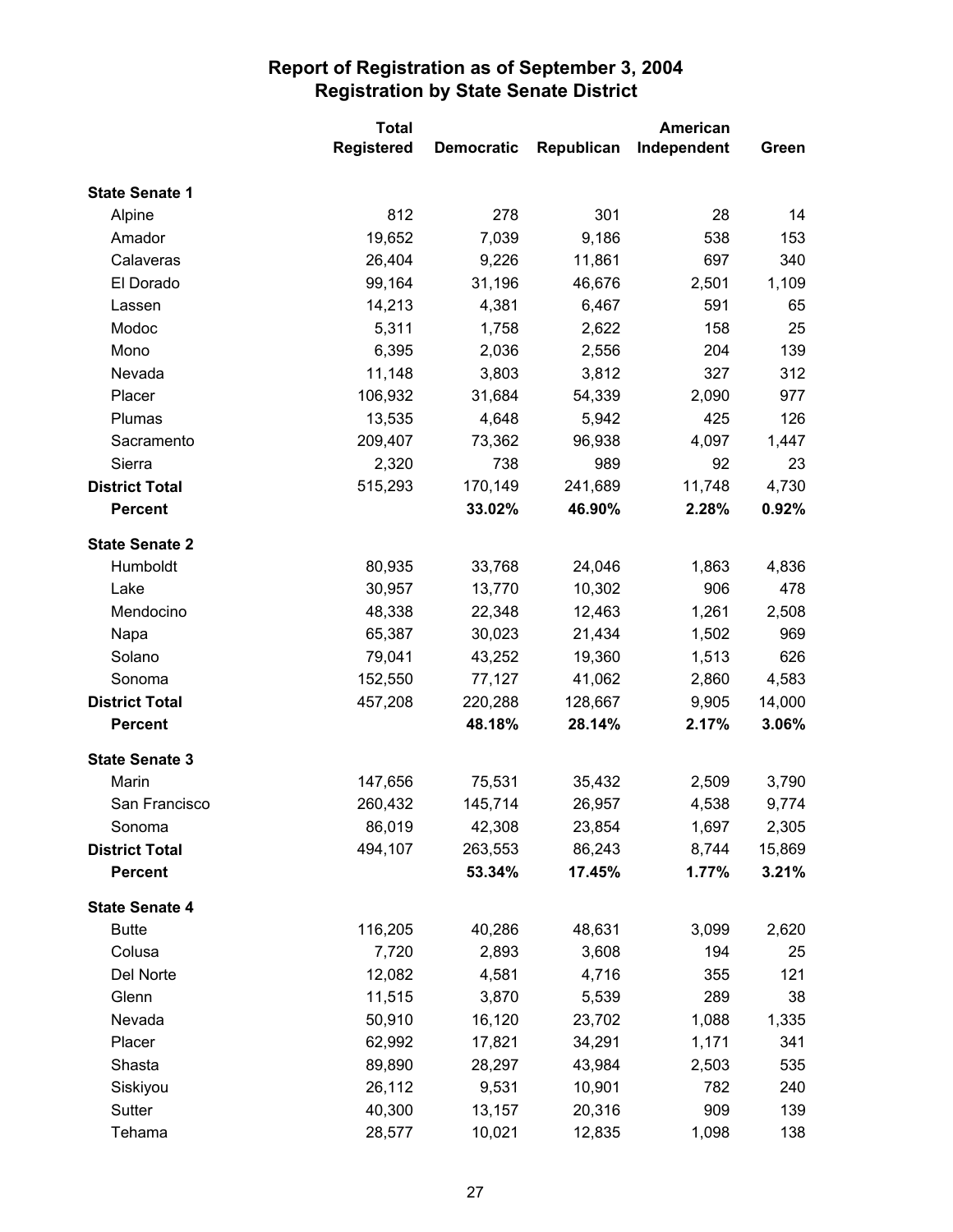|                       |             |                    | Peace and      |                      | <b>Declined to</b> |  |
|-----------------------|-------------|--------------------|----------------|----------------------|--------------------|--|
|                       | Libertarian | <b>Natural Law</b> | <b>Freedom</b> | <b>Miscellaneous</b> | <b>State</b>       |  |
| <b>State Senate 1</b> |             |                    |                |                      |                    |  |
| Alpine                | 4           | $\mathbf 0$        | $\overline{2}$ | 4                    | 181                |  |
| Amador                | 131         | 11                 | 43             | 206                  | 2,345              |  |
| Calaveras             | 339         | 21                 | 73             | 109                  | 3,738              |  |
| El Dorado             | 696         | 79                 | 288            | 720                  | 15,899             |  |
| Lassen                | 96          | 13                 | 29             | 69                   | 2,502              |  |
| Modoc                 | 36          | 4                  | 5              | 12                   | 691                |  |
| Mono                  | 65          | $\overline{4}$     | 17             | $\mathbf 0$          | 1,374              |  |
| Nevada                | 133         | 11                 | 26             | 18                   | 2,706              |  |
| Placer                | 678         | 61                 | 176            | 322                  | 16,605             |  |
| Plumas                | 87          | 15                 | 39             | 4                    | 2,249              |  |
| Sacramento            | 983         | 124                | 627            | 590                  | 31,239             |  |
| Sierra                | 28          | 1                  | 8              | 29                   | 412                |  |
| <b>District Total</b> | 3,276       | 344                | 1,333          | 2,083                | 79,941             |  |
| <b>Percent</b>        | 0.64%       | 0.07%              | 0.26%          | 0.40%                | 15.51%             |  |
| <b>State Senate 2</b> |             |                    |                |                      |                    |  |
| Humboldt              | 735         | 125                | 295            | 271                  | 14,996             |  |
| Lake                  | 201         | 26                 | 100            | 103                  | 5,071              |  |
| Mendocino             | 370         | 62                 | 266            | 312                  | 8,748              |  |
| Napa                  | 398         | 59                 | 139            | 565                  | 10,298             |  |
| Solano                | 343         | 83                 | 247            | 481                  | 13,136             |  |
| Sonoma                | 1,054       | 154                | 453            | 967                  | 24,290             |  |
| <b>District Total</b> | 3,101       | 509                | 1,500          | 2,699                | 76,539             |  |
| <b>Percent</b>        | 0.68%       | 0.11%              | 0.33%          | 0.59%                | 16.74%             |  |
| <b>State Senate 3</b> |             |                    |                |                      |                    |  |
| Marin                 | 804         | 142                | 353            | 506                  | 28,589             |  |
| San Francisco         | 1,635       | 495                | 1,375          | 571                  | 69,373             |  |
| Sonoma                | 517         | 69                 | 226            | 609                  | 14,434             |  |
| <b>District Total</b> | 2,956       | 706                | 1,954          | 1,686                | 112,396            |  |
| <b>Percent</b>        | 0.60%       | 0.14%              | 0.40%          | 0.34%                | 22.75%             |  |
| <b>State Senate 4</b> |             |                    |                |                      |                    |  |
| <b>Butte</b>          | 806         | 101                | 585            | 791                  | 19,286             |  |
| Colusa                | 30          | 3                  | 20             | 15                   | 932                |  |
| Del Norte             | 82          | 8                  | 41             | 111                  | 2,067              |  |
| Glenn                 | 41          | 9                  | 43             | 34                   | 1,652              |  |
| Nevada                | 399         | 39                 | 89             | 249                  | 7,889              |  |
| Placer                | 352         | 22                 | 78             | 152                  | 8,764              |  |
| Shasta                | 613         | 55                 | 192            | 259                  | 13,452             |  |
| Siskiyou              | 279         | 76                 | 66             | 45                   | 4,192              |  |
| Sutter                | 188         | 16                 | 138            | 1,308                | 4,129              |  |
| Tehama                | 205         | 10                 | 81             | 167                  | 4,022              |  |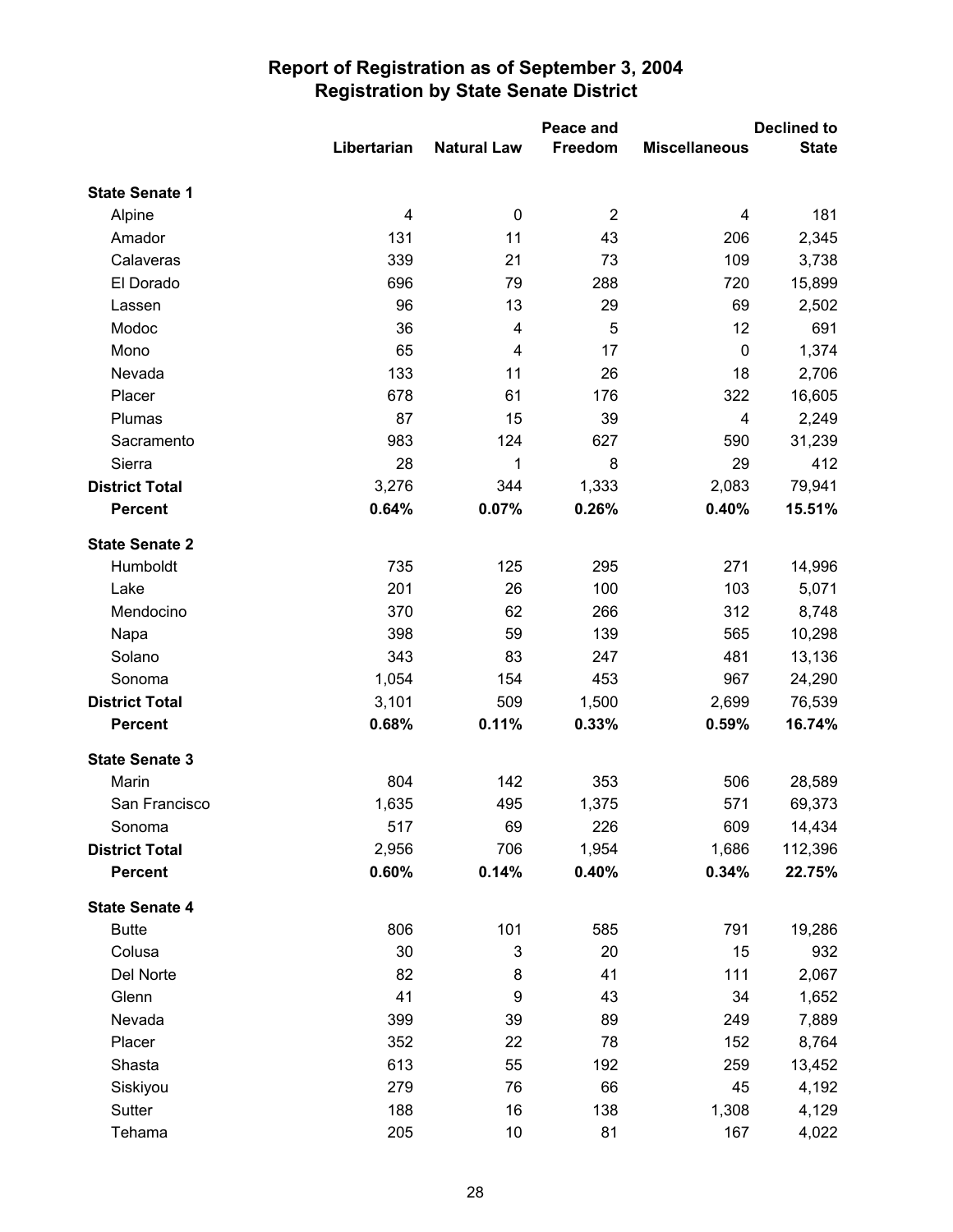|                        | <b>Total</b>      |                   |            | <b>American</b> |        |  |
|------------------------|-------------------|-------------------|------------|-----------------|--------|--|
|                        | <b>Registered</b> | <b>Democratic</b> | Republican | Independent     | Green  |  |
| <b>Trinity</b>         | 7,750             | 2,811             | 3,139      | 265             | 135    |  |
| Yuba                   | 26,147            | 9,257             | 11,387     | 961             | 170    |  |
| <b>District Total</b>  | 480,200           | 158,645           | 223,049    | 12,714          | 5,837  |  |
| <b>Percent</b>         |                   | 33.04%            | 46.45%     | 2.65%           | 1.22%  |  |
| <b>State Senate 5</b>  |                   |                   |            |                 |        |  |
| Sacramento             | 21,426            | 9,188             | 7,850      | 411             | 89     |  |
| San Joaquin            | 193,799           | 89,030            | 79,067     | 2,775           | 678    |  |
| Solano                 | 102,871           | 44,998            | 35,208     | 2,252           | 492    |  |
| Yolo                   | 85,288            | 39,814            | 24,999     | 1,696           | 1,798  |  |
| <b>District Total</b>  | 403,384           | 183,030           | 147,124    | 7,134           | 3,057  |  |
| <b>Percent</b>         |                   | 45.37%            | 36.47%     | 1.77%           | 0.76%  |  |
| <b>State Senate 6</b>  |                   |                   |            |                 |        |  |
| Sacramento             | 380,041           | 181,086           | 113,282    | 8,771           | 4,471  |  |
| <b>District Total</b>  | 380,041           | 181,086           | 113,282    | 8,771           | 4,471  |  |
| <b>Percent</b>         |                   | 47.65%            | 29.81%     | 2.31%           | 1.18%  |  |
| <b>State Senate 7</b>  |                   |                   |            |                 |        |  |
| Contra Costa           | 444,913           | 208,418           | 144,854    | 7,797           | 4,062  |  |
| <b>District Total</b>  | 444,913           | 208,418           | 144,854    | 7,797           | 4,062  |  |
| <b>Percent</b>         |                   | 46.84%            | 32.56%     | 1.75%           | 0.91%  |  |
| <b>State Senate 8</b>  |                   |                   |            |                 |        |  |
| San Francisco          | 195,047           | 101,795           | 26,604     | 3,124           | 4,624  |  |
| San Mateo              | 241,035           | 121,415           | 58,623     | 4,489           | 2,701  |  |
| <b>District Total</b>  | 436,082           | 223,210           | 85,227     | 7,613           | 7,325  |  |
| <b>Percent</b>         |                   | 51.19%            | 19.54%     | 1.75%           | 1.68%  |  |
| <b>State Senate 9</b>  |                   |                   |            |                 |        |  |
| Alameda                | 406,182           | 237,298           | 59,084     | 5,968           | 12,741 |  |
| Contra Costa           | 30,013            | 21,319            | 2,561      | 466             | 534    |  |
| <b>District Total</b>  | 436,195           | 258,617           | 61,645     | 6,434           | 13,275 |  |
| <b>Percent</b>         |                   | 59.29%            | 14.13%     | 1.48%           | 3.04%  |  |
| <b>State Senate 10</b> |                   |                   |            |                 |        |  |
| Alameda                | 291,827           | 149,843           | 67,766     | 5,346           | 2,179  |  |
| Santa Clara            | 63,013            | 26,632            | 16,051     | 1,243           | 361    |  |
| <b>District Total</b>  | 354,840           | 176,475           | 83,817     | 6,589           | 2,540  |  |
| <b>Percent</b>         |                   | 49.73%            | 23.62%     | 1.86%           | 0.72%  |  |
| <b>State Senate 11</b> |                   |                   |            |                 |        |  |
| San Mateo              | 101,015           | 48,000            | 29,258     | 1,704           | 1,275  |  |
| Santa Clara            | 287,338           | 127,950           | 85,566     | 5,190           | 2,887  |  |
| Santa Cruz             | 84,070            | 45,808            | 14,550     | 1,400           | 4,320  |  |
| <b>District Total</b>  | 472,423           | 221,758           | 129,374    | 8,294           | 8,482  |  |
| <b>Percent</b>         |                   | 46.94%            | 27.39%     | 1.76%           | 1.80%  |  |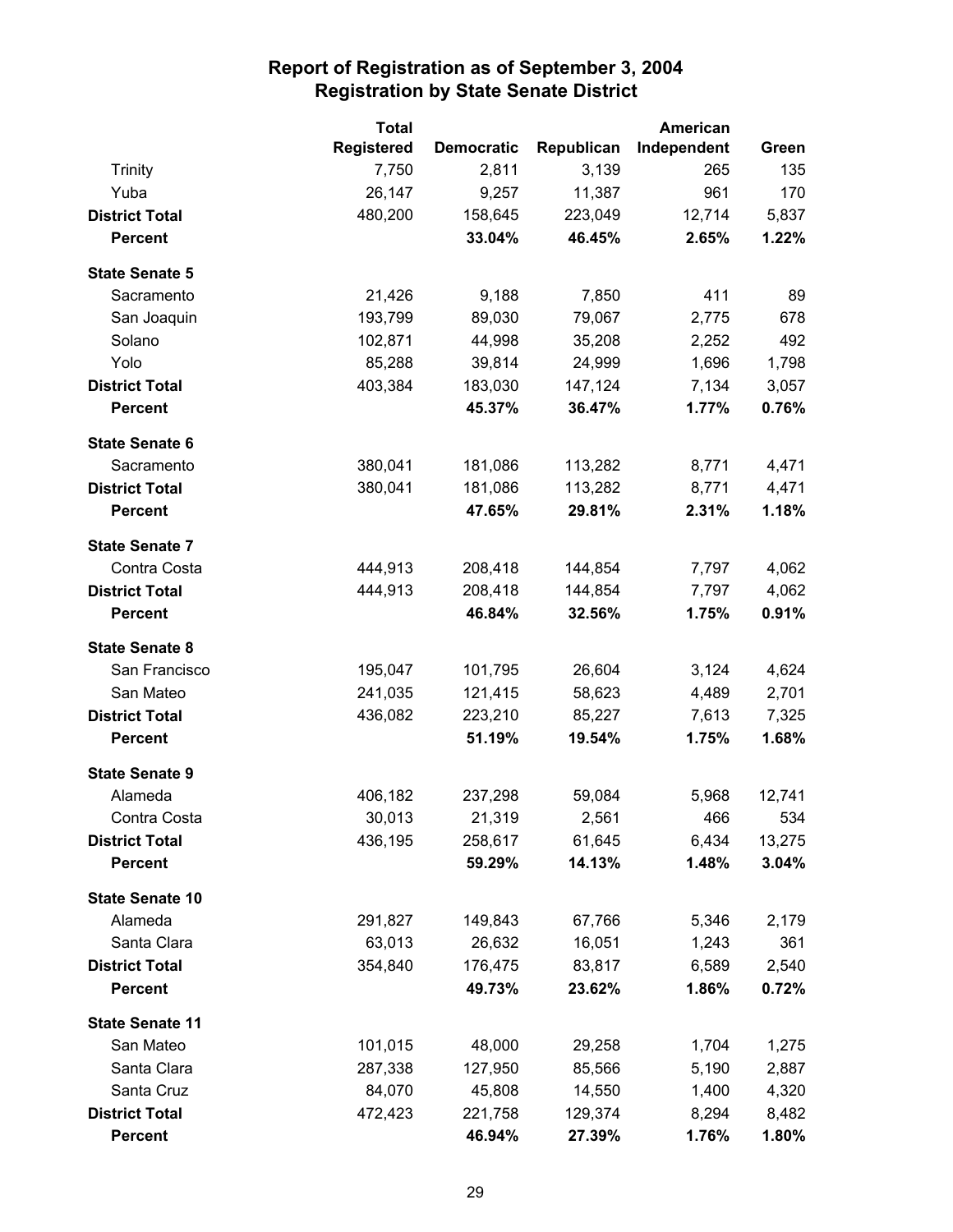|                        |             |                    | Peace and |                      | <b>Declined to</b> |
|------------------------|-------------|--------------------|-----------|----------------------|--------------------|
|                        | Libertarian | <b>Natural Law</b> | Freedom   | <b>Miscellaneous</b> | <b>State</b>       |
| <b>Trinity</b>         | 80          | 14                 | 31        | 106                  | 1,169              |
| Yuba                   | 159         | 18                 | 89        | 40                   | 4,066              |
| <b>District Total</b>  | 3,234       | 371                | 1,453     | 3,277                | 71,620             |
| <b>Percent</b>         | 0.67%       | 0.08%              | 0.30%     | 0.68%                | 14.91%             |
| <b>State Senate 5</b>  |             |                    |           |                      |                    |
| Sacramento             | 72          | 16                 | 86        | 45                   | 3,669              |
| San Joaquin            | 550         | 117                | 1,032     | 1,280                | 19,270             |
| Solano                 | 455         | 55                 | 229       | 592                  | 18,590             |
| Yolo                   | 394         | 77                 | 407       | 704                  | 15,399             |
| <b>District Total</b>  | 1,471       | 265                | 1,754     | 2,621                | 56,928             |
| <b>Percent</b>         | 0.36%       | 0.07%              | 0.43%     | 0.65%                | 14.11%             |
| <b>State Senate 6</b>  |             |                    |           |                      |                    |
| Sacramento             | 1,994       | 489                | 3,773     | 1,364                | 64,811             |
| <b>District Total</b>  | 1,994       | 489                | 3,773     | 1,364                | 64,811             |
| <b>Percent</b>         | 0.52%       | 0.13%              | 0.99%     | 0.36%                | 17.05%             |
| <b>State Senate 7</b>  |             |                    |           |                      |                    |
| Contra Costa           | 2,075       | 481                | 997       | 3,345                | 72,884             |
| <b>District Total</b>  | 2,075       | 481                | 997       | 3,345                | 72,884             |
| <b>Percent</b>         | 0.47%       | 0.11%              | 0.22%     | 0.75%                | 16.38%             |
| <b>State Senate 8</b>  |             |                    |           |                      |                    |
| San Francisco          | 901         | 364                | 783       | 359                  | 56,493             |
| San Mateo              | 1,098       | 339                | 629       | 694                  | 51,047             |
| <b>District Total</b>  | 1,999       | 703                | 1,412     | 1,053                | 107,540            |
| <b>Percent</b>         | 0.46%       | 0.16%              | 0.32%     | 0.24%                | 24.66%             |
| <b>State Senate 9</b>  |             |                    |           |                      |                    |
| Alameda                | 1,957       | 1,359              | 2,767     | 3,206                | 81,802             |
| Contra Costa           | 98          | 126                | 166       | 165                  | 4,578              |
| <b>District Total</b>  | 2,055       | 1,485              | 2,933     | 3,371                | 86,380             |
| <b>Percent</b>         | 0.47%       | 0.34%              | 0.67%     | 0.77%                | 19.80%             |
| <b>State Senate 10</b> |             |                    |           |                      |                    |
| Alameda                | 1,382       | 440                | 943       | 2,414                | 61,514             |
| Santa Clara            | 369         | 77                 | 230       | 271                  | 17,779             |
| <b>District Total</b>  | 1,751       | 517                | 1,173     | 2,685                | 79,293             |
| <b>Percent</b>         | 0.49%       | 0.15%              | 0.33%     | 0.76%                | 22.35%             |
| <b>State Senate 11</b> |             |                    |           |                      |                    |
| San Mateo              | 606         | 95                 | 297       | 310                  | 19,470             |
| Santa Clara            | 2,044       | 296                | 730       | 902                  | 61,773             |
| Santa Cruz             | 852         | 118                | 327       | 754                  | 15,941             |
| <b>District Total</b>  | 3,502       | 509                | 1,354     | 1,966                | 97,184             |
| <b>Percent</b>         | 0.74%       | 0.11%              | 0.29%     | 0.42%                | 20.57%             |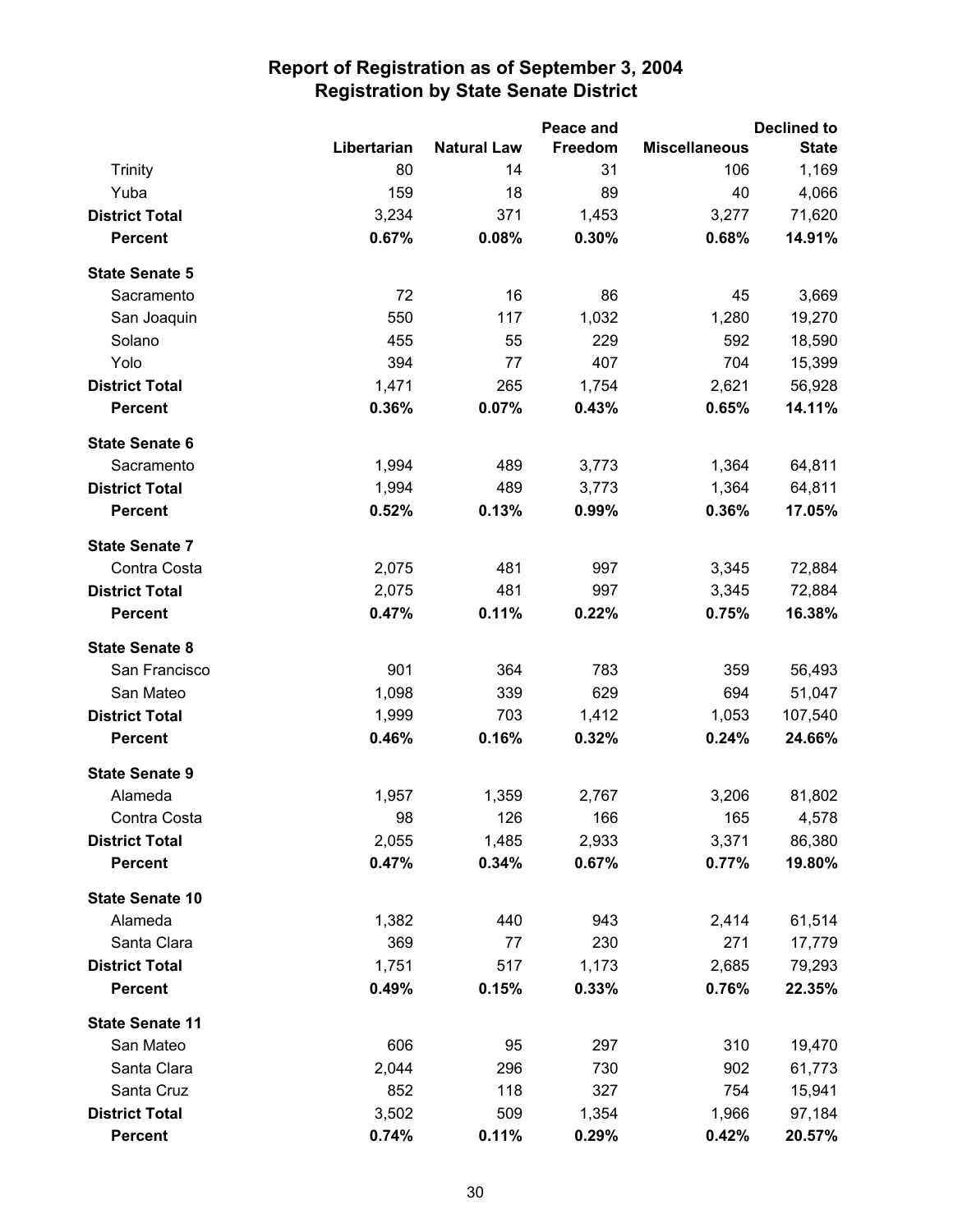|                        | <b>Total</b>      |                   | <b>American</b> |             |       |
|------------------------|-------------------|-------------------|-----------------|-------------|-------|
|                        | <b>Registered</b> | <b>Democratic</b> | Republican      | Independent | Green |
| <b>State Senate 12</b> |                   |                   |                 |             |       |
| Madera                 | 18,207            | 8,122             | 7,553           | 316         | 51    |
| Merced                 | 92,967            | 42,059            | 40,003          | 1,593       | 318   |
| Monterey               | 61,453            | 33,668            | 17,634          | 1,002       | 223   |
| San Benito             | 24,447            | 11,070            | 8,516           | 540         | 181   |
| Stanislaus             | 136,384           | 61,551            | 54,959          | 2,585       | 564   |
| <b>District Total</b>  | 333,458           | 156,470           | 128,665         | 6,036       | 1,337 |
| <b>Percent</b>         |                   | 46.92%            | 38.59%          | 1.81%       | 0.40% |
| <b>State Senate 13</b> |                   |                   |                 |             |       |
| Santa Clara            | 352,657           | 172,043           | 83,310          | 7,046       | 3,407 |
| <b>District Total</b>  | 352,657           | 172,043           | 83,310          | 7,046       | 3,407 |
| <b>Percent</b>         |                   | 48.78%            | 23.62%          | 2.00%       | 0.97% |
| <b>State Senate 14</b> |                   |                   |                 |             |       |
| Fresno                 | 219,422           | 73,990            | 115,056         | 3,666       | 1,264 |
| Madera                 | 28,538            | 8,290             | 15,906          | 620         | 191   |
| Mariposa               | 10,555            | 3,470             | 5,039           | 286         | 149   |
| San Joaquin            | 71,351            | 22,689            | 39,153          | 1,304       | 248   |
| Stanislaus             | 70,298            | 25,868            | 33,761          | 1,305       | 229   |
| Tuolumne               | 31,565            | 11,881            | 13,874          | 840         | 303   |
| <b>District Total</b>  | 431,729           | 146,188           | 222,789         | 8,021       | 2,384 |
| <b>Percent</b>         |                   | 33.86%            | 51.60%          | 1.86%       | 0.55% |
|                        |                   |                   |                 |             |       |
| <b>State Senate 15</b> |                   |                   |                 |             |       |
| Monterey               | 91,117            | 40,038            | 31,433          | 1,842       | 1,164 |
| San Luis Obispo        | 150,488           | 53,638            | 63,492          | 3,356       | 2,374 |
| Santa Barbara          | 41,630            | 15,648            | 18,177          | 887         | 179   |
| Santa Clara            | 119,235           | 43,985            | 47,299          | 2,009       | 805   |
| Santa Cruz             | 53,551            | 27,021            | 14,956          | 847         | 1,028 |
| <b>District Total</b>  | 456,021           | 180,330           | 175,357         | 8,941       | 5,550 |
| <b>Percent</b>         |                   | 39.54%            | 38.45%          | 1.96%       | 1.22% |
| <b>State Senate 16</b> |                   |                   |                 |             |       |
| Fresno                 | 114,269           | 59,414            | 41,451          | 1,704       | 473   |
| Kern                   | 64,361            | 37,279            | 19,313          | 1,223       | 82    |
| Kings                  | 48,159            | 18,456            | 23,131          | 931         | 121   |
| Tulare                 | 26,130            | 11,978            | 10,379          | 485         | 54    |
| <b>District Total</b>  | 252,919           | 127,127           | 94,274          | 4,343       | 730   |
| <b>Percent</b>         |                   | 50.26%            | 37.27%          | 1.72%       | 0.29% |
| <b>State Senate 17</b> |                   |                   |                 |             |       |
| Kern                   | 8                 | $\mathbf 1$       | 6               | $\pmb{0}$   | 0     |
| Los Angeles            | 270,377           | 96,597            | 119,969         | 5,962       | 1,279 |
| San Bernardino         | 108,217           | 34,925            | 52,695          | 3,270       | 353   |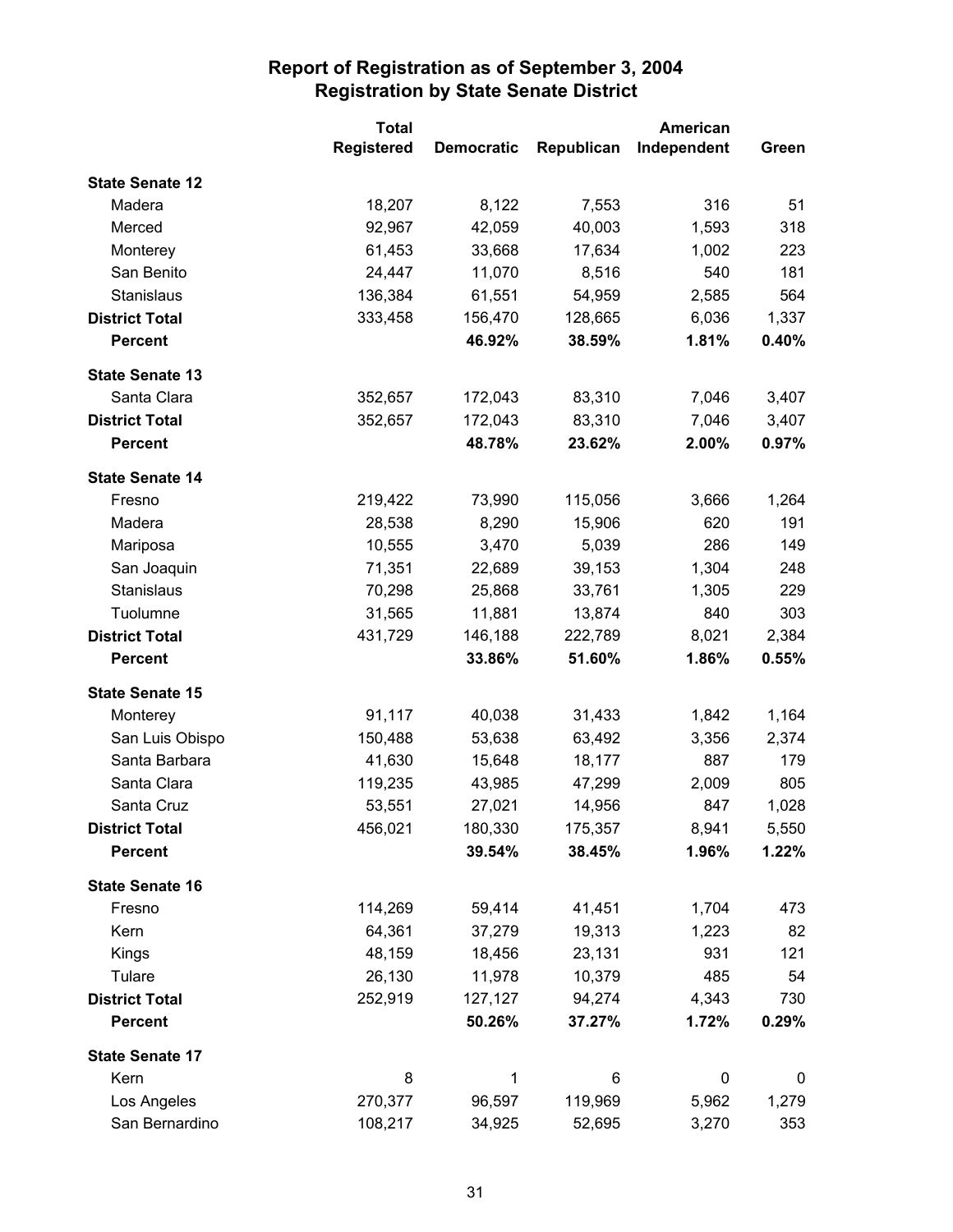|                        |             |                    | Peace and |                      | <b>Declined to</b> |
|------------------------|-------------|--------------------|-----------|----------------------|--------------------|
|                        | Libertarian | <b>Natural Law</b> | Freedom   | <b>Miscellaneous</b> | <b>State</b>       |
| <b>State Senate 12</b> |             |                    |           |                      |                    |
| Madera                 | 38          | 19                 | 31        | 65                   | 2,012              |
| Merced                 | 248         | 46                 | 149       | 139                  | 8,412              |
| Monterey               | 201         | 66                 | 171       | 133                  | 8,355              |
| San Benito             | 141         | 19                 | 57        | 115                  | 3,808              |
| Stanislaus             | 520         | 85                 | 938       | 1,165                | 14,017             |
| <b>District Total</b>  | 1,148       | 235                | 1,346     | 1,617                | 36,604             |
| <b>Percent</b>         | 0.34%       | 0.07%              | 0.40%     | 0.48%                | 10.98%             |
| <b>State Senate 13</b> |             |                    |           |                      |                    |
| Santa Clara            | 2,494       | 436                | 1,478     | 1,173                | 81,270             |
| <b>District Total</b>  | 2,494       | 436                | 1,478     | 1,173                | 81,270             |
| <b>Percent</b>         | 0.71%       | 0.12%              | 0.42%     | 0.33%                | 23.05%             |
| <b>State Senate 14</b> |             |                    |           |                      |                    |
| Fresno                 | 813         | 138                | 264       | 377                  | 23,854             |
| Madera                 | 168         | 17                 | 28        | 143                  | 3,175              |
| Mariposa               | 73          | $\overline{7}$     | 31        | 169                  | 1,331              |
| San Joaquin            | 291         | 25                 | 218       | 545                  | 6,878              |
| Stanislaus             | 232         | 45                 | 304       | 645                  | 7,909              |
| Tuolumne               | 204         | 22                 | 81        | 184                  | 4,176              |
| <b>District Total</b>  | 1,781       | 254                | 926       | 2,063                | 47,323             |
| <b>Percent</b>         | 0.41%       | 0.06%              | 0.21%     | 0.48%                | 10.96%             |
| <b>State Senate 15</b> |             |                    |           |                      |                    |
| Monterey               | 483         | 82                 | 204       | 254                  | 15,617             |
| San Luis Obispo        | 1,008       | 174                | 307       | 1,968                | 24,171             |
| Santa Barbara          | 221         | 33                 | 74        | 534                  | 5,877              |
| Santa Clara            | 698         | 80                 | 248       | 358                  | 23,753             |
| Santa Cruz             | 392         | 64                 | 160       | 396                  | 8,687              |
| <b>District Total</b>  | 2,802       | 433                | 993       | 3,510                | 78,105             |
| <b>Percent</b>         | 0.61%       | 0.09%              | 0.22%     | 0.77%                | 17.13%             |
| <b>State Senate 16</b> |             |                    |           |                      |                    |
| Fresno                 | 319         | 87                 | 237       | 170                  | 10,414             |
| Kern                   | 202         | 76                 | 198       | 127                  | 5,861              |
| Kings                  | 137         | 43                 | 29        | 499                  | 4,812              |
| Tulare                 | 84          | 36                 | 91        | 53                   | 2,970              |
| <b>District Total</b>  | 742         | 242                | 555       | 849                  | 24,057             |
| <b>Percent</b>         | 0.29%       | 0.10%              | 0.22%     | 0.34%                | 9.51%              |
| <b>State Senate 17</b> |             |                    |           |                      |                    |
| Kern                   | 1           | $\mathbf 0$        | $\pmb{0}$ | $\pmb{0}$            | $\mathbf 0$        |
| Los Angeles            | 1,462       | 363                | 691       | 1,870                | 42,184             |
| San Bernardino         | 637         | 93                 | 277       | 669                  | 15,298             |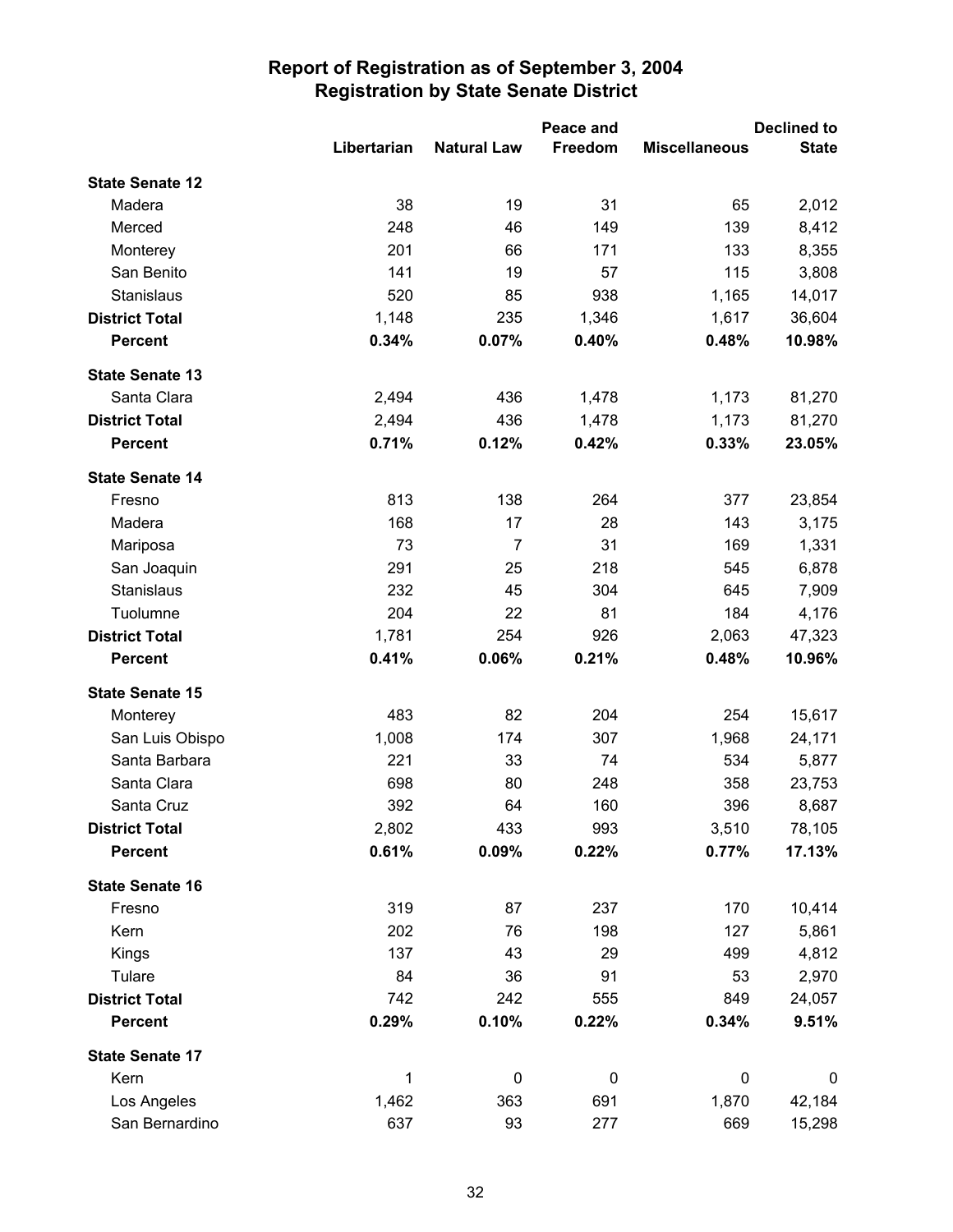|                        | <b>Total</b>      |                   |            | <b>American</b> |       |
|------------------------|-------------------|-------------------|------------|-----------------|-------|
|                        | <b>Registered</b> | <b>Democratic</b> | Republican | Independent     | Green |
| Ventura                | 20,529            | 10,359            | 6,366      | 420             | 181   |
| <b>District Total</b>  | 399,131           | 141,882           | 179,036    | 9,652           | 1,813 |
| <b>Percent</b>         |                   | 35.55%            | 44.86%     | 2.42%           | 0.45% |
| <b>State Senate 18</b> |                   |                   |            |                 |       |
| Inyo                   | 10,112            | 3,320             | 4,752      | 278             | 105   |
| Kern                   | 213,656           | 62,657            | 116,349    | 5,635           | 680   |
| San Bernardino         | 50,163            | 17,693            | 21,258     | 1,929           | 247   |
| Tulare                 | 108,926           | 36,163            | 55,251     | 2,493           | 488   |
| <b>District Total</b>  | 382,857           | 119,833           | 197,610    | 10,335          | 1,520 |
| <b>Percent</b>         |                   | 31.30%            | 51.61%     | 2.70%           | 0.40% |
| <b>State Senate 19</b> |                   |                   |            |                 |       |
| Los Angeles            | 32,454            | 10,079            | 15,998     | 609             | 146   |
| Santa Barbara          | 153,380           | 62,594            | 53,011     | 2,962           | 3,056 |
| Ventura                | 287,571           | 99,052            | 129,634    | 5,913           | 2,672 |
| <b>District Total</b>  | 473,405           | 171,725           | 198,643    | 9,484           | 5,874 |
| <b>Percent</b>         |                   | 36.27%            | 41.96%     | 2.00%           | 1.24% |
| <b>State Senate 20</b> |                   |                   |            |                 |       |
| Los Angeles            | 250,819           | 134,666           | 60,178     | 4,744           | 1,682 |
| <b>District Total</b>  | 250,819           | 134,666           | 60,178     | 4,744           | 1,682 |
| <b>Percent</b>         |                   | 53.69%            | 23.99%     | 1.89%           | 0.67% |
| <b>State Senate 21</b> |                   |                   |            |                 |       |
| Los Angeles            | 401,621           | 185,691           | 124,366    | 6,173           | 3,611 |
| <b>District Total</b>  | 401,621           | 185,691           | 124,366    | 6,173           | 3,611 |
| <b>Percent</b>         |                   | 46.24%            | 30.97%     | 1.54%           | 0.90% |
| <b>State Senate 22</b> |                   |                   |            |                 |       |
| Los Angeles            | 202,171           | 117,725           | 35,632     | 3,200           | 1,693 |
| <b>District Total</b>  | 202,171           | 117,725           | 35,632     | 3,200           | 1,693 |
| <b>Percent</b>         |                   | 58.23%            | 17.62%     | 1.58%           | 0.84% |
| <b>State Senate 23</b> |                   |                   |            |                 |       |
| Los Angeles            | 382,815           | 194,026           | 101,293    | 5,615           | 3,880 |
| Ventura                | 71,010            | 36,000            | 20,600     | 1,441           | 472   |
| <b>District Total</b>  | 453,825           | 230,026           | 121,893    | 7,056           | 4,352 |
| <b>Percent</b>         |                   | 50.69%            | 26.86%     | 1.55%           | 0.96% |
| <b>State Senate 24</b> |                   |                   |            |                 |       |
| Los Angeles            | 283,648           | 151,346           | 69,375     | 4,905           | 1,168 |
| <b>District Total</b>  | 283,648           | 151,346           | 69,375     | 4,905           | 1,168 |
| <b>Percent</b>         |                   | 53.36%            | 24.46%     | 1.73%           | 0.41% |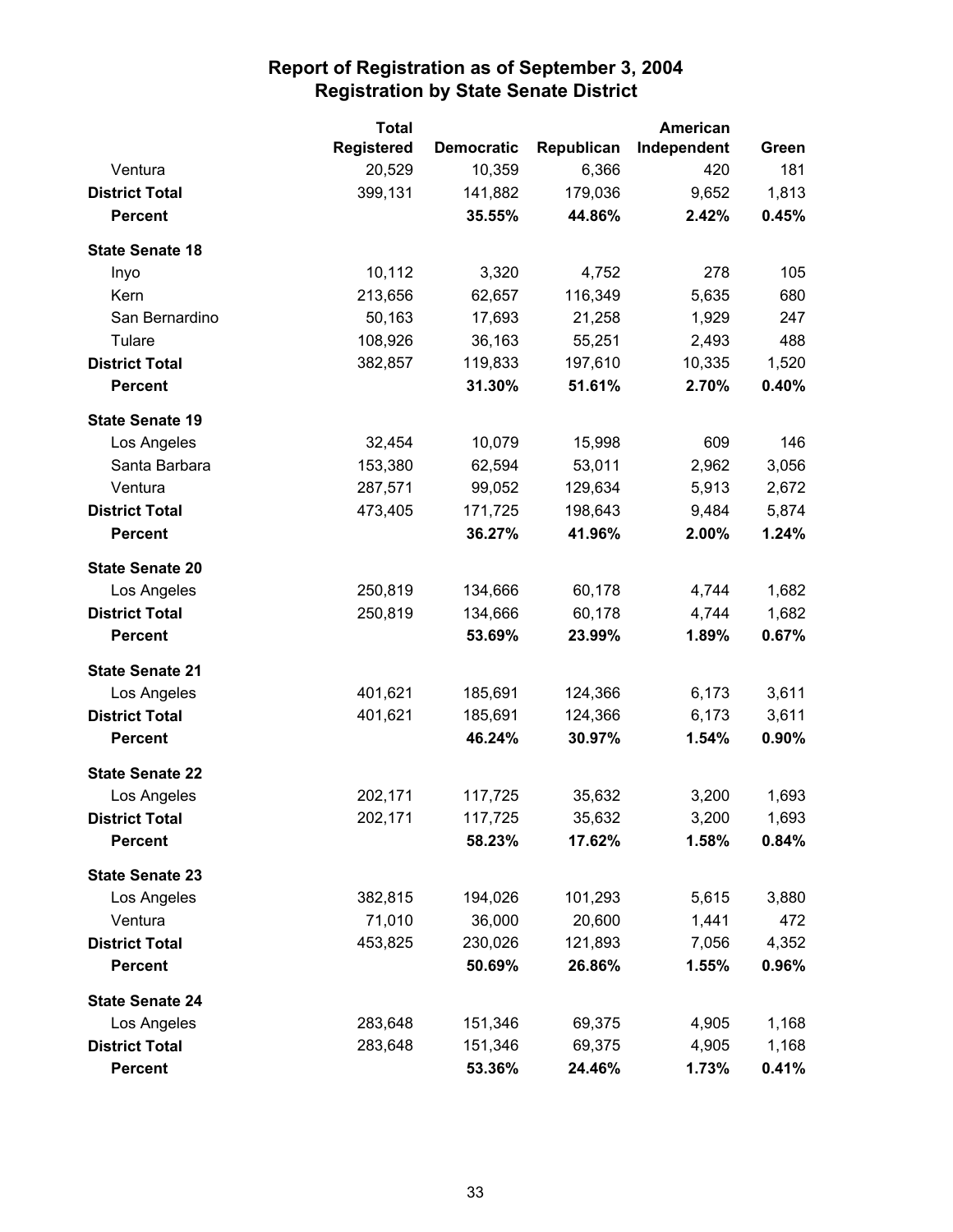|                        |             |                    | Peace and |                      | <b>Declined to</b> |
|------------------------|-------------|--------------------|-----------|----------------------|--------------------|
|                        | Libertarian | <b>Natural Law</b> | Freedom   | <b>Miscellaneous</b> | <b>State</b>       |
| Ventura                | 113         | 54                 | 68        | 142                  | 2,826              |
| <b>District Total</b>  | 2,213       | 510                | 1,036     | 2,681                | 60,308             |
| <b>Percent</b>         | 0.55%       | 0.13%              | 0.26%     | 0.67%                | 15.11%             |
| <b>State Senate 18</b> |             |                    |           |                      |                    |
| Inyo                   | 68          | 7                  | 27        | 64                   | 1,491              |
| Kern                   | 1,124       | 130                | 335       | 461                  | 26,285             |
| San Bernardino         | 366         | 51                 | 137       | 346                  | 8,136              |
| Tulare                 | 423         | 107                | 231       | 289                  | 13,481             |
| <b>District Total</b>  | 1,981       | 295                | 730       | 1,160                | 49,393             |
| <b>Percent</b>         | 0.52%       | 0.08%              | 0.19%     | 0.30%                | 12.90%             |
| <b>State Senate 19</b> |             |                    |           |                      |                    |
| Los Angeles            | 146         | 23                 | 52        | 196                  | 5,205              |
| Santa Barbara          | 979         | 163                | 284       | 1,877                | 28,454             |
| Ventura                | 1,786       | 359                | 554       | 2,501                | 45,100             |
| <b>District Total</b>  | 2,911       | 545                | 890       | 4,574                | 78,759             |
| <b>Percent</b>         | 0.61%       | 0.12%              | 0.19%     | 0.97%                | 16.64%             |
| <b>State Senate 20</b> |             |                    |           |                      |                    |
| Los Angeles            | 1,331       | 542                | 1,746     | 1,817                | 44,113             |
| <b>District Total</b>  | 1,331       | 542                | 1,746     | 1,817                | 44,113             |
| <b>Percent</b>         | 0.53%       | 0.22%              | 0.70%     | 0.72%                | 17.59%             |
| <b>State Senate 21</b> |             |                    |           |                      |                    |
| Los Angeles            | 2,211       | 670                | 1,968     | 3,074                | 73,857             |
| <b>District Total</b>  | 2,211       | 670                | 1,968     | 3,074                | 73,857             |
| <b>Percent</b>         | 0.55%       | 0.17%              | 0.49%     | 0.77%                | 18.39%             |
| <b>State Senate 22</b> |             |                    |           |                      |                    |
| Los Angeles            | 825         | 555                | 2,971     | 1,066                | 38,504             |
| <b>District Total</b>  | 825         | 555                | 2,971     | 1,066                | 38,504             |
| <b>Percent</b>         | 0.41%       | 0.27%              | 1.47%     | 0.53%                | 19.05%             |
| <b>State Senate 23</b> |             |                    |           |                      |                    |
| Los Angeles            | 2,217       | 518                | 1,208     | 3,317                | 70,741             |
| Ventura                | 312         | 143                | 270       | 515                  | 11,257             |
| <b>District Total</b>  | 2,529       | 661                | 1,478     | 3,832                | 81,998             |
| <b>Percent</b>         | 0.56%       | 0.15%              | 0.33%     | 0.84%                | 18.07%             |
| <b>State Senate 24</b> |             |                    |           |                      |                    |
| Los Angeles            | 1,060       | 579                | 3,156     | 1,437                | 50,622             |
| <b>District Total</b>  | 1,060       | 579                | 3,156     | 1,437                | 50,622             |
| <b>Percent</b>         | 0.37%       | 0.20%              | 1.11%     | 0.51%                | 17.85%             |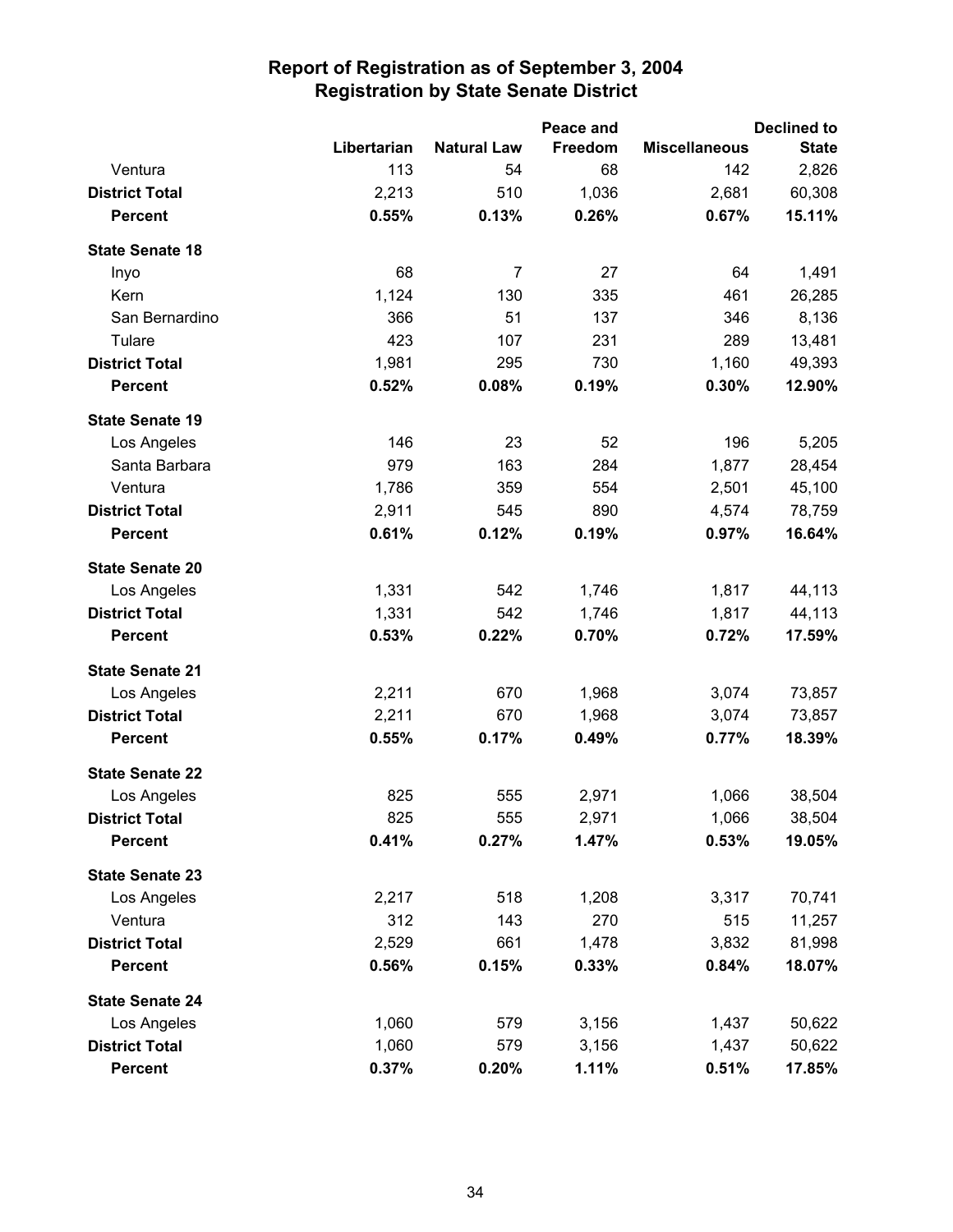|                        | <b>Total</b>      |                   | <b>American</b> |             |       |
|------------------------|-------------------|-------------------|-----------------|-------------|-------|
|                        | <b>Registered</b> | <b>Democratic</b> | Republican      | Independent | Green |
| <b>State Senate 25</b> |                   |                   |                 |             |       |
| Los Angeles            | 324,905           | 199,077           | 64,723          | 5,080       | 1,720 |
| <b>District Total</b>  | 324,905           | 199,077           | 64,723          | 5,080       | 1,720 |
| <b>Percent</b>         |                   | 61.27%            | 19.92%          | 1.56%       | 0.53% |
| <b>State Senate 26</b> |                   |                   |                 |             |       |
| Los Angeles            | 330,698           | 216,522           | 40,880          | 4,896       | 3,258 |
| <b>District Total</b>  | 330,698           | 216,522           | 40,880          | 4,896       | 3,258 |
| <b>Percent</b>         |                   | 65.47%            | 12.36%          | 1.48%       | 0.99% |
| <b>State Senate 27</b> |                   |                   |                 |             |       |
| Los Angeles            | 336,697           | 169,409           | 97,680          | 5,902       | 2,397 |
| <b>District Total</b>  | 336,697           | 169,409           | 97,680          | 5,902       | 2,397 |
| <b>Percent</b>         |                   | 50.31%            | 29.01%          | 1.75%       | 0.71% |
| <b>State Senate 28</b> |                   |                   |                 |             |       |
| Los Angeles            | 403,817           | 190,482           | 118,602         | 6,578       | 3,572 |
| <b>District Total</b>  | 403,817           | 190,482           | 118,602         | 6,578       | 3,572 |
| <b>Percent</b>         |                   | 47.17%            | 29.37%          | 1.63%       | 0.88% |
| <b>State Senate 29</b> |                   |                   |                 |             |       |
| Los Angeles            | 242,587           | 82,999            | 103,558         | 3,948       | 1,537 |
| Orange                 | 119,782           | 33,970            | 64,115          | 2,272       | 515   |
| San Bernardino         | 59,356            | 21,520            | 26,532          | 1,127       | 189   |
| <b>District Total</b>  | 421,725           | 138,489           | 194,205         | 7,347       | 2,241 |
| <b>Percent</b>         |                   | 32.84%            | 46.05%          | 1.74%       | 0.53% |
| <b>State Senate 30</b> |                   |                   |                 |             |       |
| Los Angeles            | 284,771           | 159,926           | 69,915          | 4,655       | 1,147 |
| <b>District Total</b>  | 284,771           | 159,926           | 69,915          | 4,655       | 1,147 |
| <b>Percent</b>         |                   | 56.16%            | 24.55%          | 1.63%       | 0.40% |
| <b>State Senate 31</b> |                   |                   |                 |             |       |
| Riverside              | 141,152           | 53,677            | 60,698          | 2,976       | 814   |
| San Bernardino         | 253,057           | 83,303            | 124,607         | 5,659       | 1,359 |
| <b>District Total</b>  | 394,209           | 136,980           | 185,305         | 8,635       | 2,173 |
| <b>Percent</b>         |                   | 34.75%            | 47.01%          | 2.19%       | 0.55% |
| <b>State Senate 32</b> |                   |                   |                 |             |       |
| Los Angeles            | 43,942            | 23,813            | 10,939          | 806         | 232   |
| San Bernardino         | 223,471           | 111,787           | 72,618          | 4,756       | 762   |
| <b>District Total</b>  | 267,413           | 135,600           | 83,557          | 5,562       | 994   |
| <b>Percent</b>         |                   | 50.71%            | 31.25%          | 2.08%       | 0.37% |
| <b>State Senate 33</b> |                   |                   |                 |             |       |
| Orange                 | 479,857           | 130,535           | 251,490         | 9,038       | 2,381 |
| <b>District Total</b>  | 479,857           | 130,535           | 251,490         | 9,038       | 2,381 |
| <b>Percent</b>         |                   | 27.20%            | 52.41%          | 1.88%       | 0.50% |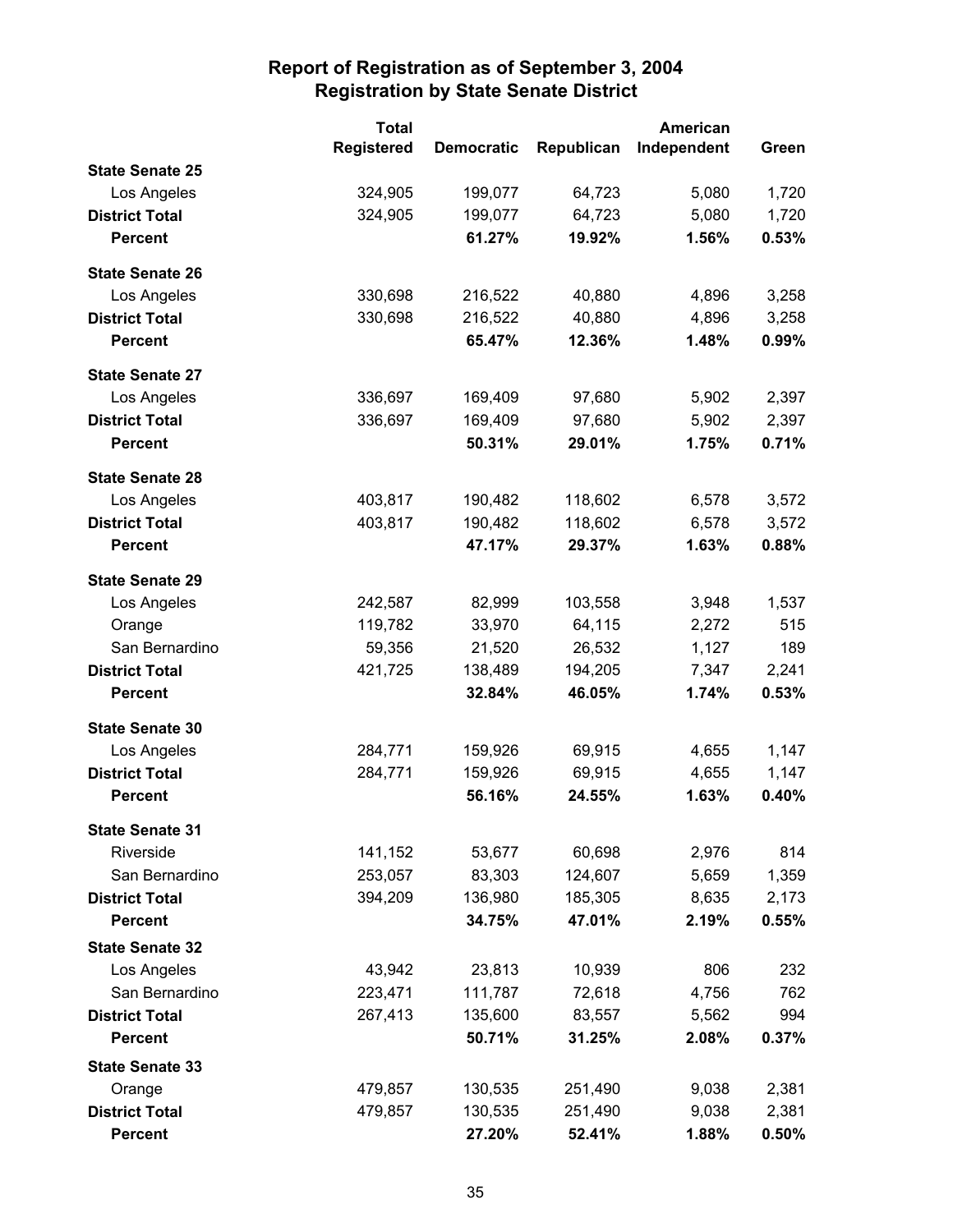|                        |             |                    | Peace and |                      |              |
|------------------------|-------------|--------------------|-----------|----------------------|--------------|
|                        | Libertarian | <b>Natural Law</b> | Freedom   | <b>Miscellaneous</b> | <b>State</b> |
| <b>State Senate 25</b> |             |                    |           |                      |              |
| Los Angeles            | 1,107       | 2,611              | 3,421     | 1,709                | 45,457       |
| <b>District Total</b>  | 1,107       | 2,611              | 3,421     | 1,709                | 45,457       |
| <b>Percent</b>         | 0.34%       | 0.80%              | 1.05%     | 0.53%                | 13.99%       |
| <b>State Senate 26</b> |             |                    |           |                      |              |
| Los Angeles            | 1,553       | 1,457              | 2,535     | 2,349                | 57,248       |
| <b>District Total</b>  | 1,553       | 1,457              | 2,535     | 2,349                | 57,248       |
| <b>Percent</b>         | 0.47%       | 0.44%              | 0.77%     | 0.71%                | 17.31%       |
| <b>State Senate 27</b> |             |                    |           |                      |              |
| Los Angeles            | 1,685       | 913                | 3,274     | 1,834                | 53,603       |
| <b>District Total</b>  | 1,685       | 913                | 3,274     | 1,834                | 53,603       |
| <b>Percent</b>         | 0.50%       | 0.27%              | 0.97%     | 0.54%                | 15.92%       |
| <b>State Senate 28</b> |             |                    |           |                      |              |
| Los Angeles            | 2,450       | 908                | 2,206     | 3,139                | 75,880       |
| <b>District Total</b>  | 2,450       | 908                | 2,206     | 3,139                | 75,880       |
| <b>Percent</b>         | 0.61%       | 0.22%              | 0.55%     | 0.78%                | 18.79%       |
| <b>State Senate 29</b> |             |                    |           |                      |              |
| Los Angeles            | 1,176       | 346                | 1,020     | 1,489                | 46,514       |
| Orange                 | 638         | 178                | 301       | 560                  | 17,233       |
| San Bernardino         | 267         | 143                | 185       | 298                  | 9,095        |
| <b>District Total</b>  | 2,081       | 667                | 1,506     | 2,347                | 72,842       |
| <b>Percent</b>         | 0.49%       | 0.16%              | 0.36%     | 0.56%                | 17.27%       |
| <b>State Senate 30</b> |             |                    |           |                      |              |
| Los Angeles            | 990         | 721                | 3,830     | 1,330                | 42,257       |
| <b>District Total</b>  | 990         | 721                | 3,830     | 1,330                | 42,257       |
| <b>Percent</b>         | 0.35%       | 0.25%              | 1.34%     | 0.47%                | 14.84%       |
| <b>State Senate 31</b> |             |                    |           |                      |              |
| Riverside              | 820         | 320                | 986       | 876                  | 19,985       |
| San Bernardino         | 1,247       | 245                | 746       | 1,488                | 34,403       |
| <b>District Total</b>  | 2,067       | 565                | 1,732     | 2,364                | 54,388       |
| <b>Percent</b>         | 0.52%       | 0.14%              | 0.44%     | 0.60%                | 13.80%       |
| <b>State Senate 32</b> |             |                    |           |                      |              |
| Los Angeles            | 167         | 91                 | 704       | 204                  | 6,986        |
| San Bernardino         | 865         | 341                | 1,358     | 1,226                | 29,758       |
| <b>District Total</b>  | 1,032       | 432                | 2,062     | 1,430                | 36,744       |
| <b>Percent</b>         | 0.39%       | 0.16%              | 0.77%     | 0.53%                | 13.74%       |
| <b>State Senate 33</b> |             |                    |           |                      |              |
| Orange                 | 3,226       | 669                | 881       | 2,037                | 79,600       |
| <b>District Total</b>  | 3,226       | 669                | 881       | 2,037                | 79,600       |
| <b>Percent</b>         | 0.67%       | 0.14%              | 0.18%     | 0.42%                | 16.59%       |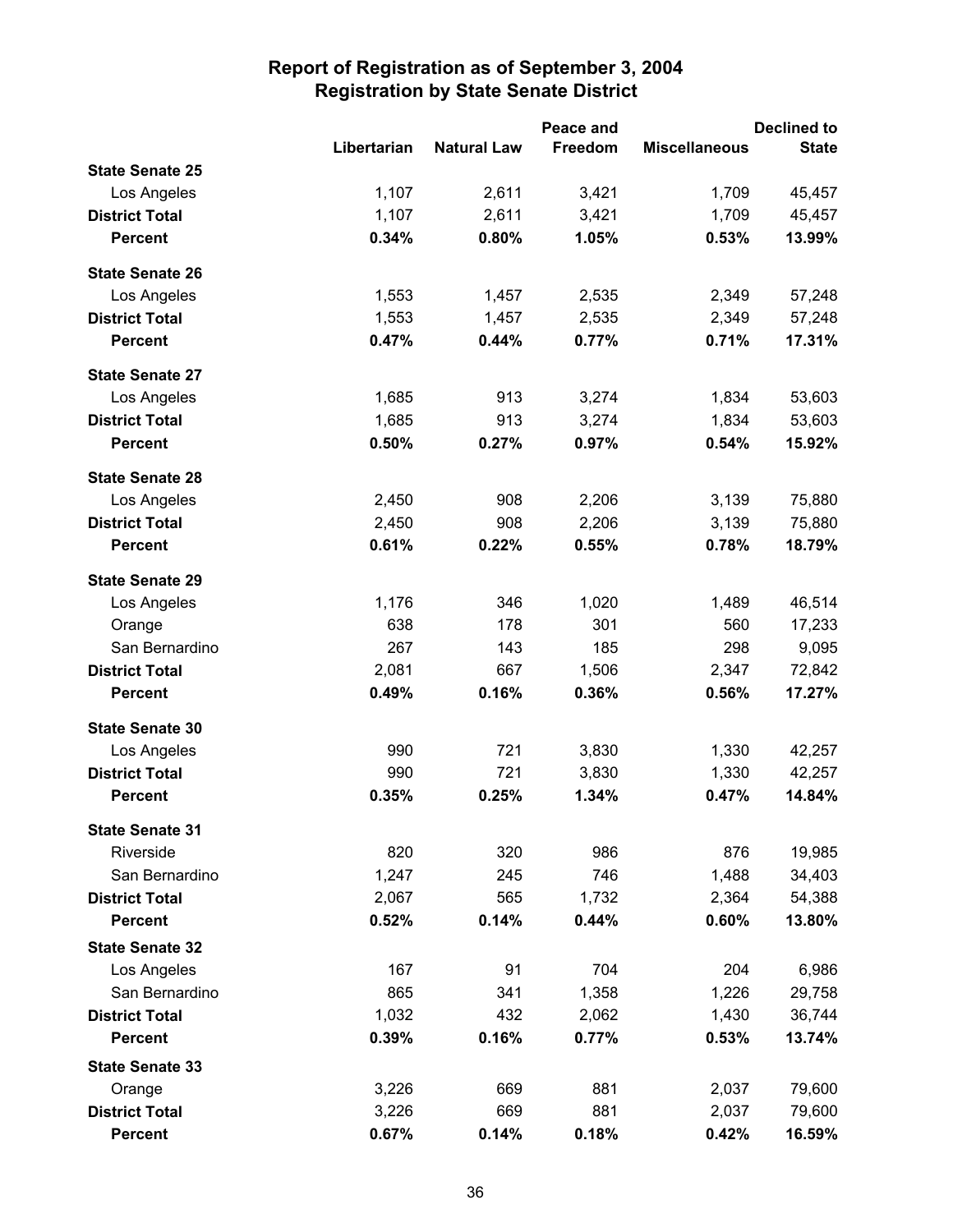|                        | <b>Total</b>      |                   |            |             |         |
|------------------------|-------------------|-------------------|------------|-------------|---------|
|                        | <b>Registered</b> | <b>Democratic</b> | Republican | Independent | Green   |
| <b>State Senate 34</b> |                   |                   |            |             |         |
| Orange                 | 257,104           | 109,514           | 93,360     | 5,136       | 1,125   |
| <b>District Total</b>  | 257,104           | 109,514           | 93,360     | 5,136       | 1,125   |
| <b>Percent</b>         |                   | 42.60%            | 36.31%     | 2.00%       | 0.44%   |
| <b>State Senate 35</b> |                   |                   |            |             |         |
| Orange                 | 497,576           | 143,909           | 243,784    | 9,638       | 3,712   |
| <b>District Total</b>  | 497,576           | 143,909           | 243,784    | 9,638       | 3,712   |
| <b>Percent</b>         |                   | 28.92%            | 48.99%     | 1.94%       | 0.75%   |
| <b>State Senate 36</b> |                   |                   |            |             |         |
| Riverside              | 102,884           | 24,509            | 58,084     | 2,316       | 352     |
| San Diego              | 370,310           | 107,604           | 179,130    | 8,631       | 1,959   |
| <b>District Total</b>  | 473,194           | 132,113           | 237,214    | 10,947      | 2,311   |
| <b>Percent</b>         |                   | 27.92%            | 50.13%     | 2.31%       | 0.49%   |
| <b>State Senate 37</b> |                   |                   |            |             |         |
| Riverside              | 410,161           | 141,731           | 195,718    | 8,858       | 1,488   |
| <b>District Total</b>  | 410,161           | 141,731           | 195,718    | 8,858       | 1,488   |
| <b>Percent</b>         |                   | 34.55%            | 47.72%     | 2.16%       | 0.36%   |
| <b>State Senate 38</b> |                   |                   |            |             |         |
| Orange                 | 50,475            | 12,010            | 27,874     | 1,103       | 344     |
| San Diego              | 374,071           | 107,407           | 175,931    | 8,705       | 2,674   |
| <b>District Total</b>  | 424,546           | 119,417           | 203,805    | 9,808       | 3,018   |
| <b>Percent</b>         |                   | 28.13%            | 48.01%     | 2.31%       | 0.71%   |
| <b>State Senate 39</b> |                   |                   |            |             |         |
| San Diego              | 459,656           | 185,618           | 149,123    | 10,270      | 5,209   |
| <b>District Total</b>  | 459,656           | 185,618           | 149,123    | 10,270      | 5,209   |
| <b>Percent</b>         |                   | 40.38%            | 32.44%     | 2.23%       | 1.13%   |
| <b>State Senate 40</b> |                   |                   |            |             |         |
| Imperial               | 52,051            | 28,501            | 14,216     | 947         | 129     |
| Riverside              | 57,750            | 27,889            | 22,331     | 883         | 120     |
| San Diego              | 200,103           | 88,315            | 64,397     | 4,207       | 1,150   |
| <b>District Total</b>  | 309,904           | 144,705           | 100,944    | 6,037       | 1,399   |
| <b>Percent</b>         |                   | 46.69%            | 32.57%     | 1.95%       | 0.45%   |
| <b>State Total</b>     | 15,625,180        | 6,754,308         | 5,466,404  | 304,066     | 156,914 |
| <b>Percent</b>         |                   | 43.23%            | 34.98%     | 1.95%       | 1.00%   |